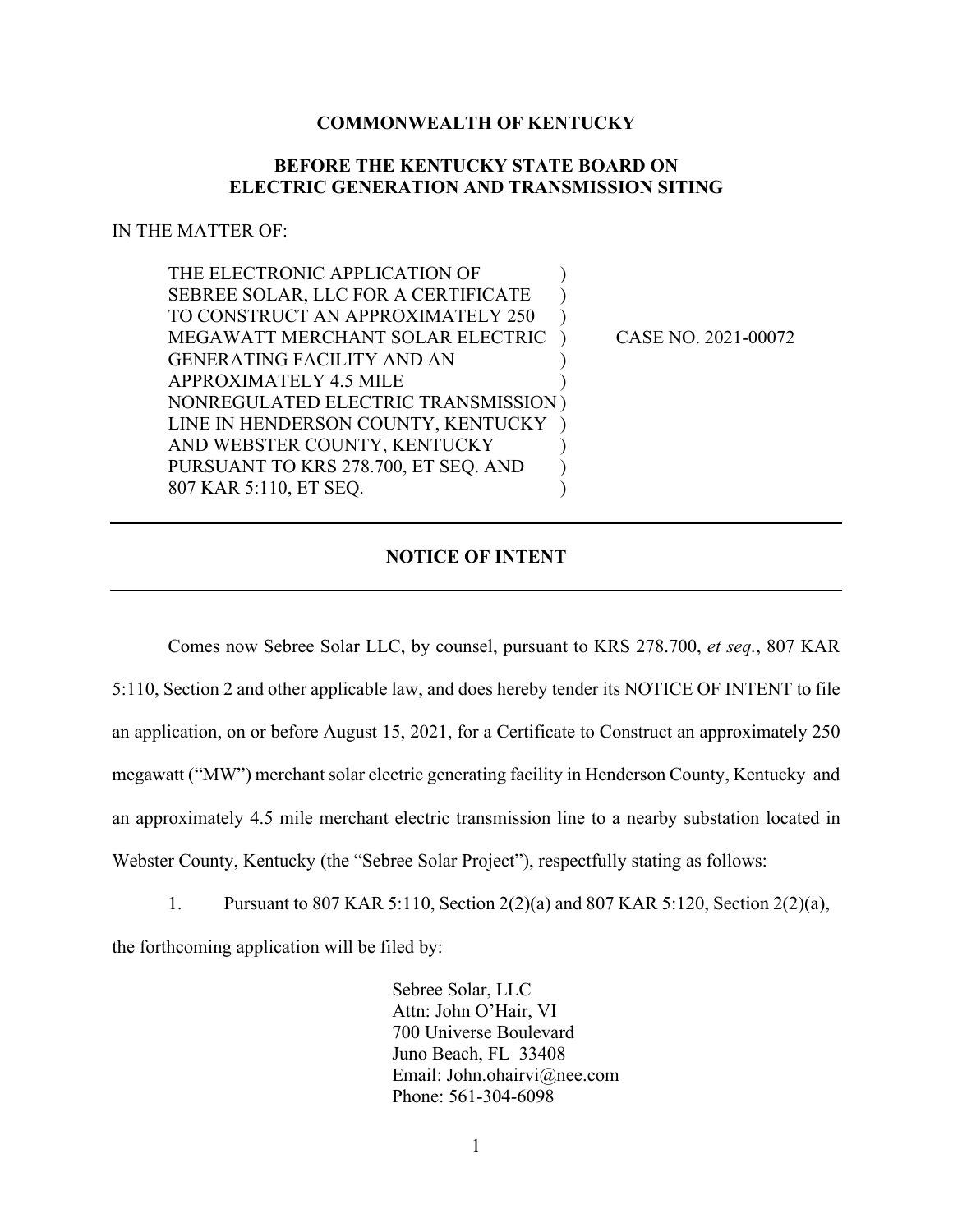2. Pursuant to 807 KAR 5:110, Section 2(2)(b) and 807 KAR 5:120, Section 2(2)(b), the Sebree Solar Project will be capable of generating approximately 150 MWs of electricity from a solar array covering a total of approximately 1,500 acres. The project includes approximately 863,095 photovoltaic solar panels, associated racking, 78 inverters and a project substation transformer that will connect via a 161 kV transmission line to the existing Reid Substation owned by Big Rivers Electric Corporation at a location approximately 4.5 miles away in Webster County, Kentucky. Because both the merchant electric generating facility and the nonregulated electric transmission line are integral components of the same project, Sebree Solar LLC intends to file a single application for the Sebree Solar Project.

3. Pursuant to 807 KAR 5:110, Section 2(2)(c) and 807 KAR 5:120, Section 2(2)(c), the electric generation portion of the Sebree Solar Project is located in Henderson County, Kentucky. The street address for the Sebree Solar Project is 8308 Spencer Thornsberry Road, Robards, Kentucky, 42452. Its coordinates are: 37.645129 latitude and -87.503046 longitude. The nonregulated electric transmission portion of the Sebree Solar Project is predominately located in Webster County, Kentucky. A small portion of the Sebree Solar Project is located within the boundaries of the municipality of Robards, Kentucky.

4. Pursuant to 807 KAR 5:110, Section 2(2)(d), the merchant electric generation portion of the Sebree Solar Project will be located within the jurisdictional boundaries of the Henderson City-County Planning Commission. The address of the Henderson City-County Planning Commission is 1990 Barret Court, Suite C, Henderson, Kentucky 42420.

5. Pursuant to 807 KAR 5:110, Section 2(2)(e), the Henderson City-County Planning Commission has adopted the following setback requirement that is applicable to the proposed facility:

2